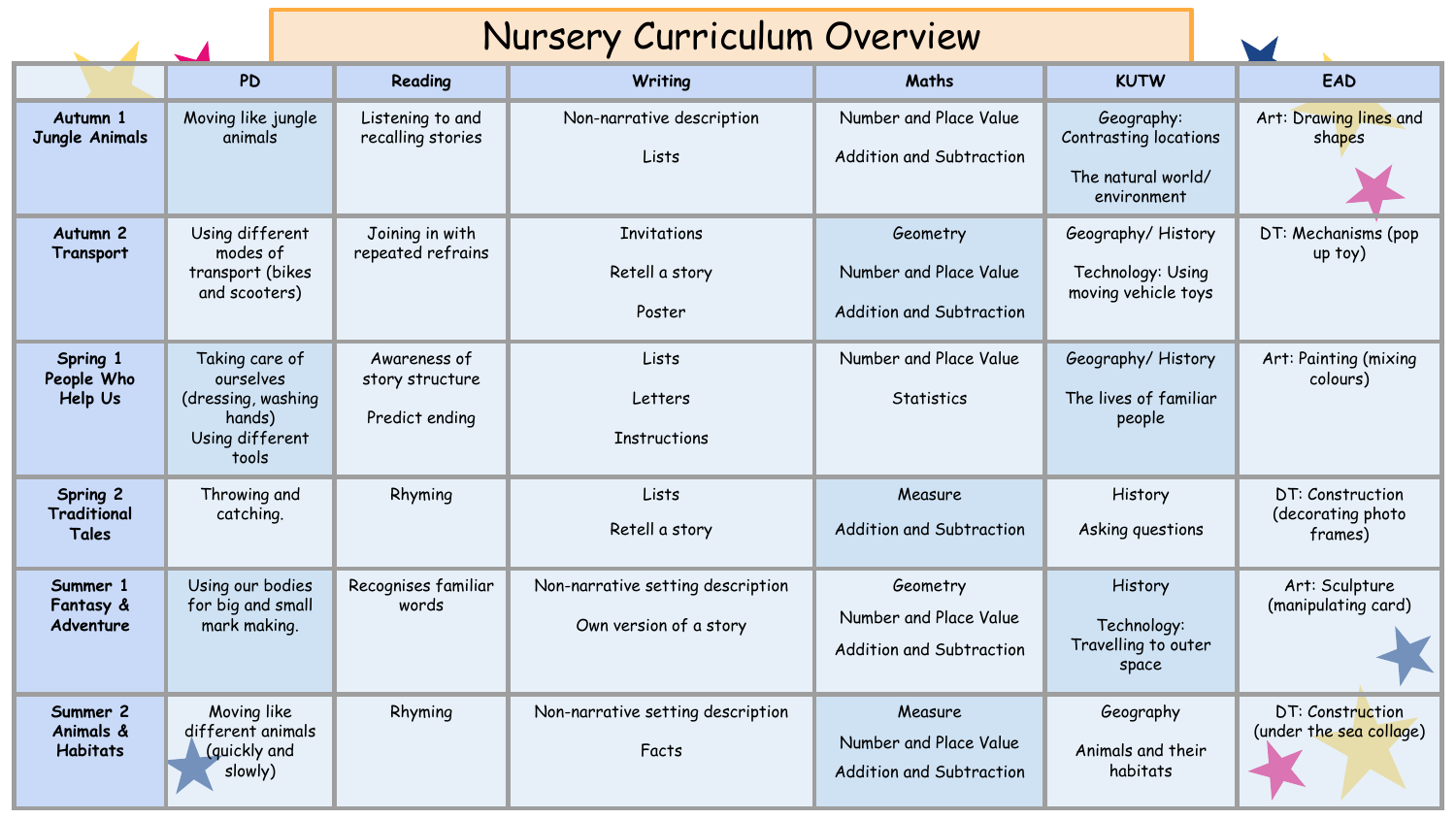|                                     |                                                                                                                             |                                                       | <b>Reception Curriculum Overview</b>                             |                                                                         |                                                                                                                          |  |                                                                                 |  |                                                                        |
|-------------------------------------|-----------------------------------------------------------------------------------------------------------------------------|-------------------------------------------------------|------------------------------------------------------------------|-------------------------------------------------------------------------|--------------------------------------------------------------------------------------------------------------------------|--|---------------------------------------------------------------------------------|--|------------------------------------------------------------------------|
|                                     | <b>PD</b>                                                                                                                   | Reading                                               | Writing                                                          | <b>Maths</b>                                                            | <b>KUTW</b>                                                                                                              |  | EAD                                                                             |  |                                                                        |
| Autumn 1<br>Transport               | Copy some letters, (e.g. letters<br>from their name.)<br>Throwing/catching balls.                                           | Rhyming                                               | Non-narrative captions and<br>lists<br>Recounts                  | Number and Place Value<br>Addition and Subtraction                      | History: Family history<br>Family customs                                                                                |  | <b>Art: Drawing faces</b><br>(Picasso)                                          |  |                                                                        |
| <b>Autumn 2</b><br><b>My Family</b> | Experiments with different ways<br>of moving.<br>Usually dry and clean during the<br>day                                    | <b>Initial sounds</b>                                 | Non-narrative descriptions<br>Own version of a story             | Geometry<br>Number and Place Value<br>Addition and Subtraction          | <b>Geography: The local area</b><br>Similarities, differences,<br>patterns and change                                    |  | DT: Construction<br>(card hand<br>puppets)<br>Music: Singing                    |  |                                                                        |
| <b>Spring 1</b><br><b>Parks</b>     | Becoming independent in dressing<br>themselves.<br>Recognising the urge to use the<br>toilet.<br>Move in a variety of ways. | Phoneme<br>Grapheme<br>Correspondenc<br>e up to Phase | Own version of a story<br>Non-narrative posters                  | Number and Place Value<br>Multiplication and Division                   | <b>Geography: familiar locations</b><br><b>Technology: Using computer</b><br>programmes                                  |  |                                                                                 |  | Art: Painting (Pop<br>art)<br>Music: Singing and<br>playing percussion |
| <b>Spring 2</b><br><b>Transport</b> | Run with the ability to negotiate<br>space, changing speed and<br>direction.<br>Use a pencil with control.                  | Blend and<br>segment<br>words                         | Retell a story<br>Poem                                           | Measure<br>Addition and Subtraction                                     | <b>History/ Geography</b><br>Technology: Using moving vehicle<br>toys<br>The world: changes over time                    |  | DT: Construction<br>(Photo frames)<br>Music: Singing and<br>keeping the pulse   |  |                                                                        |
| Summer 1<br><b>Farms</b>            | Create anticlockwise movements<br>with our arms and hands.<br>Complete different classroom<br>jobs independently.           | Reads words<br>and sentences                          | Non-narrative setting<br>description<br>Non-narrative poster     | Geometry<br>Number and Place Value<br>Addition and Subtraction          | <b>Geography: Contrasting locations</b><br><b>Technology: Using computer</b><br>programmes<br>The world: The environment |  | Art: Sculpture<br>(Paper modelling)<br>Music: Singing and<br>playing as a group |  |                                                                        |
| Summer 2<br><b>The Queen</b>        | Know importance for good health<br>of physical<br>exercise, and a healthy diet<br>Move confidently in a range of<br>ways.   | Enjoys a range<br>of books                            | Non-narrative invitation<br>Non-narrative information<br>booklet | <b>Statistics</b><br>Number and Place Value<br>Addition and Subtraction | History: Significant person<br>Technology: Using computers to<br>find pictures and videos.                               |  | DT: Construction<br>(rockets)<br>Music: Performing                              |  |                                                                        |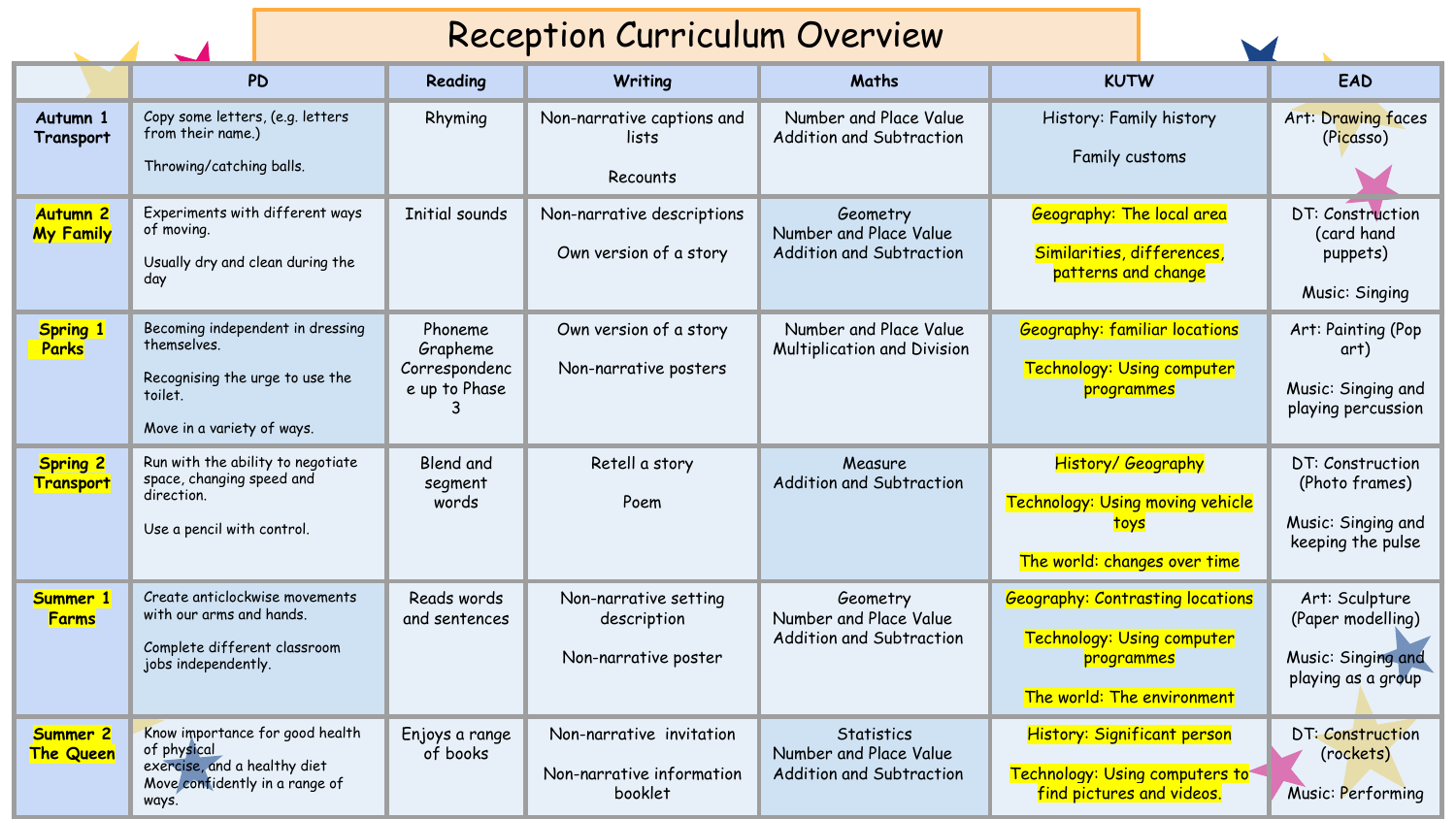|                     |                                                      |                        |                            | <b>Year 1 Curriculum Overview</b>                  |                                              |                                                        |                                      |                            |                                                                                |                                                                                                                          |  |
|---------------------|------------------------------------------------------|------------------------|----------------------------|----------------------------------------------------|----------------------------------------------|--------------------------------------------------------|--------------------------------------|----------------------------|--------------------------------------------------------------------------------|--------------------------------------------------------------------------------------------------------------------------|--|
|                     | <b>Science</b>                                       | Geography              | <b>History</b>             | Computing                                          | <b>RE</b>                                    | Art                                                    | <b>DT</b>                            | <b>RSHE</b>                | <b>Music</b>                                                                   | <b>Mandarin</b>                                                                                                          |  |
| Autumn 1            | Animals (A)<br>including<br>humans<br><b>BIOLOGY</b> | Local Area             |                            | Moving a<br>Robot:<br><b>Beebots</b>               | Who is God?                                  | Drawing-The<br>local area                              |                                      | Being me in my<br>world    | Musicianship:<br>Singing, rhythm, pulse<br>and playing non-tuned<br>percussion | -Greetings<br>-Colours                                                                                                   |  |
| Autumn <sub>2</sub> | Materials (A)<br><b>CHEMISTRY</b>                    |                        | <b>A Plaistow</b><br>Child |                                                    | Gifts                                        |                                                        | Textiles-<br>Making a hand<br>puppet | Dreams and goals           | Singing:<br>performance                                                        | -Colours revision<br>-Body parts (part 1)<br>-Animals (part 1)<br>-Christmas words                                       |  |
| Spring 1            | Animals (B)<br>including<br>humans<br><b>BIOLOGY</b> | UK<br>Landscapes       |                            | Digital<br>Writing and<br>Painting                 | Being a<br>Muslim                            | Painting -<br>Natural<br>forms<br>(Georgia<br>O'Keefe) |                                      | Healthy me                 | Composition                                                                    | -Review of 'fruit'<br>terminology<br>-Sentence structure<br>(This is my mum)                                             |  |
| Spring 2            | Materials<br>(B)<br><b>CHEMISTRY</b>                 |                        | Transport                  |                                                    | How do<br>Christians<br>know they<br>belong? |                                                        | Construction-<br>frames              | Celebrating<br>differences | Music technology                                                               | -Revision of animals<br>-Using adjectives<br>-Pronouns                                                                   |  |
| Summer 1            | Plants (A)<br><b>BIOLOGY</b>                         | Hot and cold<br>places |                            | <b>Introduction</b><br>to Animation:<br>Scratch Jr | How do<br>Christians<br>know they<br>belong? | Sculptures -<br>Figures<br>(Giacometti)                |                                      | Relationships              | Following charts                                                               | -Self introduction<br>-Revision of family<br>members<br>-Introduce discussing<br>family members in<br>complete sentences |  |
| Summer 2            | Plants (B)<br><b>BIOLOGY</b>                         |                        | Neil Armstrong             |                                                    | What does it<br>mean to be<br>Hindu          |                                                        | Mechanisms-<br>Wheels and<br>axles   | Growing and<br>changing    | Singing:<br>performance                                                        | -Numbers<br>-Pronouns<br>-Chinese songs                                                                                  |  |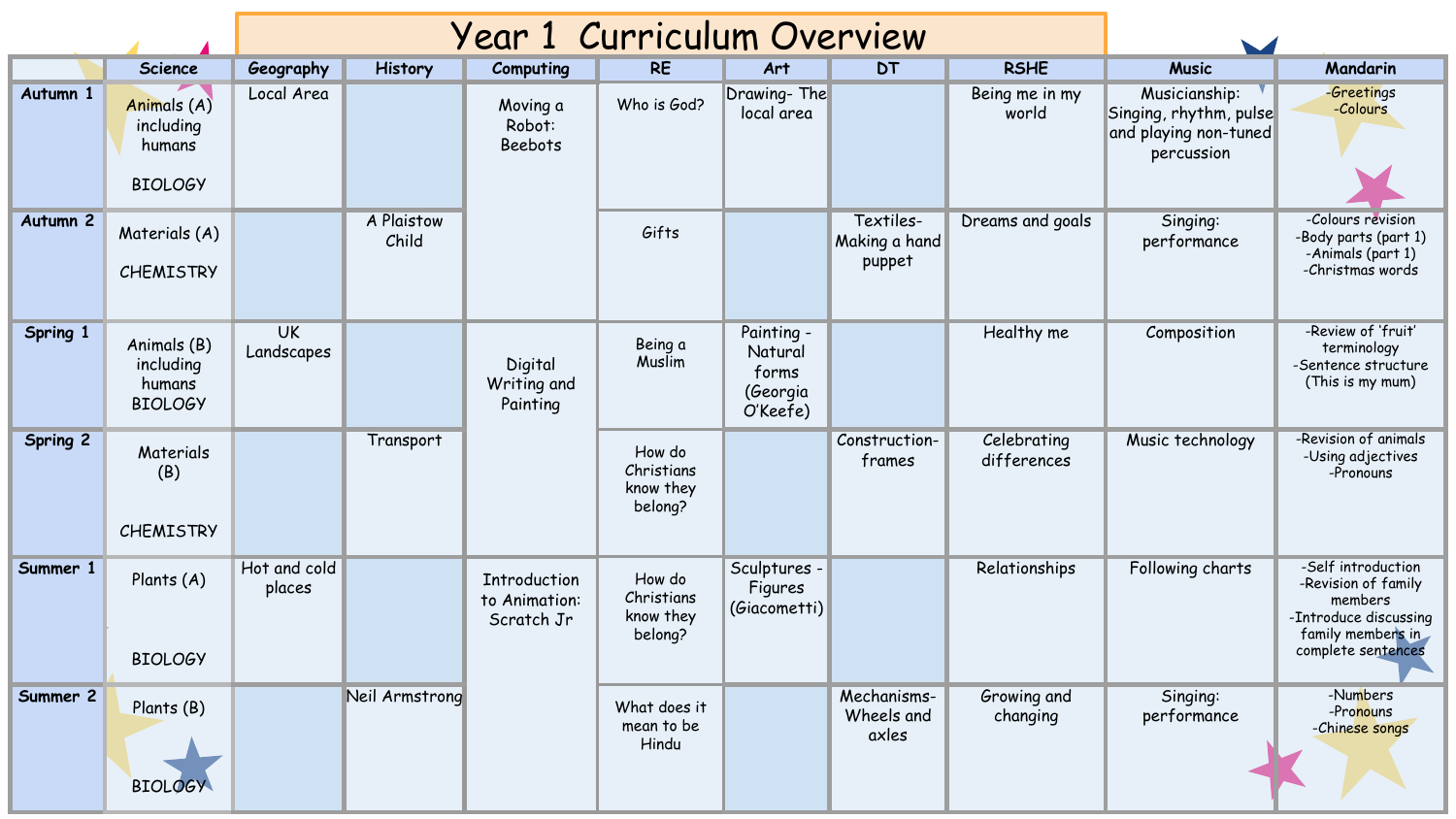|                     |                                                          |                     |                         |                                                                        | <b>Year 2 Curriculum Overview</b>         |                                                              |                                         |                            |                                                                            |                                                                                    |
|---------------------|----------------------------------------------------------|---------------------|-------------------------|------------------------------------------------------------------------|-------------------------------------------|--------------------------------------------------------------|-----------------------------------------|----------------------------|----------------------------------------------------------------------------|------------------------------------------------------------------------------------|
|                     | <b>Science</b>                                           | Geography           | <b>History</b>          | Computing                                                              | <b>RE</b>                                 | Art                                                          | <b>DT</b>                               | <b>RSHE</b>                | <b>Music</b>                                                               | <b>Mandarin</b>                                                                    |
| Autumn 1            | Animals<br>including<br>humans<br><b>BIOLOGY</b>         | United<br>Kingdom   |                         | <b>Digital</b><br>Photography                                          | Who is God?                               | Drawing -<br><b>Buildings (Steven</b><br>Wiltshire)          |                                         | Being me in my world       | Musicianship:<br>Singing, rhythm,<br>pulse and playing<br>tuned percussion | -Chinese poetry                                                                    |
| Autumn <sub>2</sub> | Materials (A)<br><b>CHEMISTRY</b>                        |                     | Local Area<br>Study     |                                                                        | <b>Stories</b>                            |                                                              | Mechanisms<br>Making a pop out<br>card  | Dreams and goals           | Singing:<br>performance                                                    | -Animals (part 2)<br>-Numbers                                                      |
| Spring 1            | Living things<br>and their<br>habitats<br><b>BIOLOGY</b> | London<br>Landmarks |                         | Robot<br>Algorithms-<br>Planning an<br>Escape Route:<br><b>Beebots</b> | What does it<br>mean to be<br>sorry?      | Painting - London<br>Landmarks<br>(Fauvism)                  |                                         | Healthy me                 | Composition                                                                | -Family members<br>-Speaking in full<br>sentences (This<br>is my mum)              |
| Spring 2            | Materials (B)<br><b>CHEMISTRY</b>                        |                     | Great Fire of<br>London |                                                                        | Easter Story                              |                                                              | <b>Textiles</b><br>- wall hangings      | Celebrating<br>differences | Music technology                                                           | -Review of<br>colours<br>-Using adjectives<br>for size                             |
| Summer 1            | Plants (A)                                               | China               |                         | An introduction<br>to quizzes:<br>Scratch Jr                           | How do<br>Christians know<br>they belong? | Sculptures -<br>Kinetic sculpture<br>(Calder / Ai<br>Weiwei) |                                         | Relationships              | Graphic notation and<br>symbols                                            | -Review family<br>members<br>-Review body<br>parts and<br>adjectives<br>-Introduce |
|                     | <b>BIOLOGY</b>                                           |                     |                         |                                                                        |                                           |                                                              |                                         |                            |                                                                            | Dragon Boat<br>festival                                                            |
| Summer 2            | Plants (B)<br><b>BIOLOGY</b>                             |                     | <b>Mary Seacole</b>     |                                                                        | What does it<br>mean to be Hindu          |                                                              | Construction -<br>lanterns<br>and lamps | Growing and changing       | Singing:<br>performance                                                    | -Pronouns<br>-Sentence<br>structure                                                |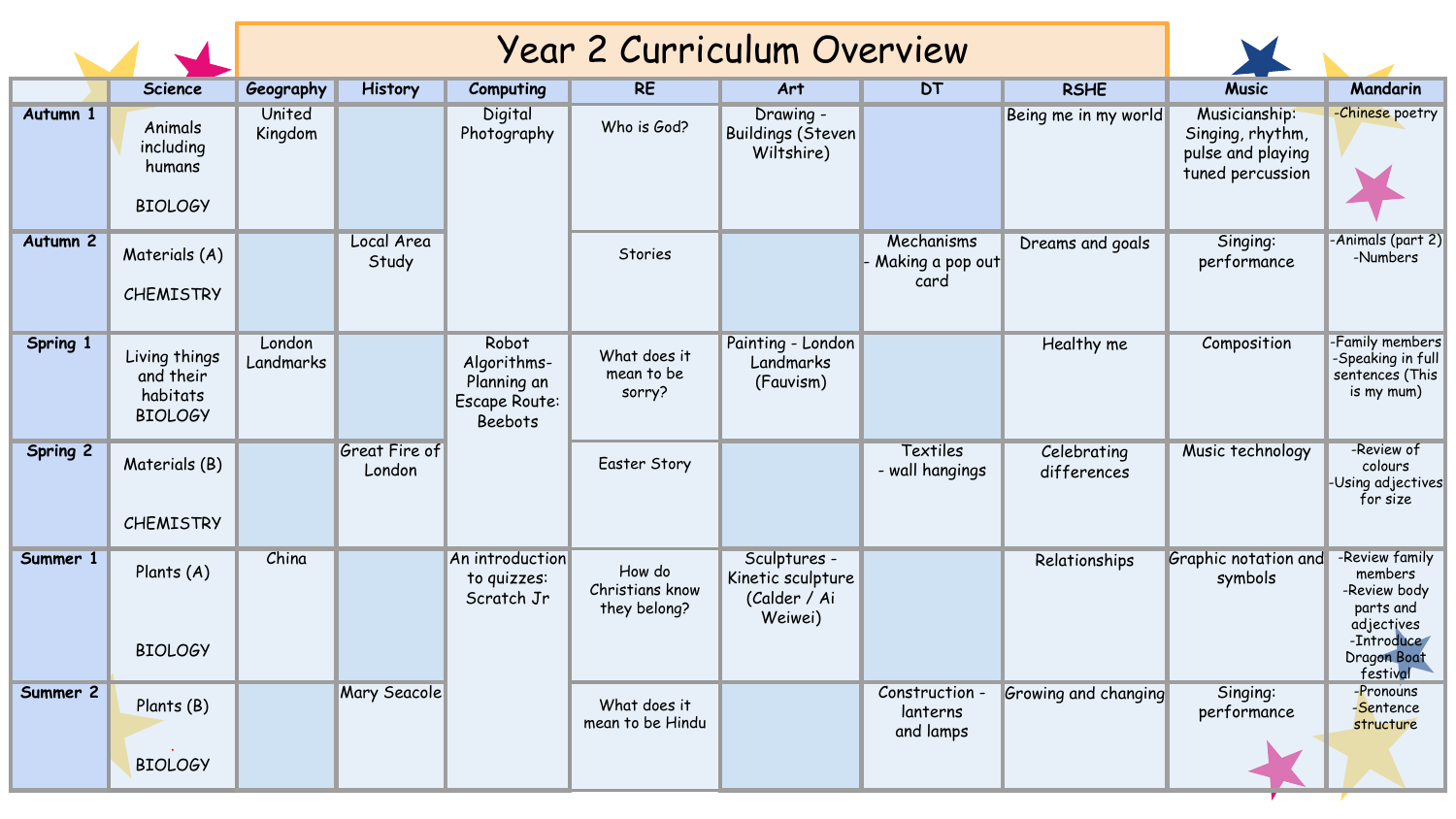|                     |                                                  |                                 |                                                    |                                    | <b>Year 3 Curriculum Overview</b>                                         |                                                             |                                                     |                            |                                                      |                                                                           |
|---------------------|--------------------------------------------------|---------------------------------|----------------------------------------------------|------------------------------------|---------------------------------------------------------------------------|-------------------------------------------------------------|-----------------------------------------------------|----------------------------|------------------------------------------------------|---------------------------------------------------------------------------|
|                     | <b>Science</b>                                   | Geography                       | History                                            | Computing                          | <b>RE</b>                                                                 | Art                                                         | <b>DT</b>                                           | <b>RSHE</b>                | <b>Music</b>                                         | Mandarin                                                                  |
| Autumn 1            | Light<br>PHYSICS                                 | East of<br>England              |                                                    | Sequencing<br>in Music:<br>Scratch | Who is God?                                                               | Drawing-<br>The East of<br>England<br>(Malcolm<br>Teasdale) |                                                     | Being me in my<br>world    | <b>Introduction</b><br>to the Ukulele                | -Chinese<br>poetry (part<br>.two)<br>-Festivals                           |
| Autumn <sub>2</sub> | Forces and<br>Magnets<br>PHYSICS                 |                                 | Stone Age<br>to Iron<br>Age                        |                                    | Light                                                                     |                                                             | Construction<br>and<br>pneumatics -<br>Making a car | Dreams and<br>goals        | Olivia Forms a<br>Band (LSO)<br>composing<br>project | -Animals<br>revision<br>-Introduction<br>to speaking in<br>full sentences |
| Spring 1            | Rocks<br><b>CHEMISTRY</b>                        | Volcanoes<br>and<br>Earthquakes |                                                    | Branching<br>Databases             | Stories by<br>Jesus and<br>Buddha                                         | Painting-<br>Seascapes<br>(Turner /<br>Hokusai)             |                                                     | Healthy me                 | Playing the<br>ukulele                               | -Time<br>-Asking<br>questions<br>(what would<br>you like to<br>eat?)      |
| Spring 2            | Animals<br>including<br>humans<br><b>BIOLOGY</b> |                                 | Turning<br>point:<br>Railways in<br><b>Britain</b> |                                    | Symbols and<br>Sayings                                                    |                                                             | Mechanisms -<br>Levers and<br>linkages              | Celebrating<br>differences | Beethoven<br>composing<br>project                    | -Months<br>-Days of the<br>week                                           |
| Summer 1            | Plants(A)<br><b>BIOLOGY</b>                      | <b>India</b>                    |                                                    | <b>News</b><br>Report:<br>WeVideo  | Special Books                                                             | Sculptures-<br>Abstraction<br>(Kapoor<br>/Gabo)             |                                                     | Relationships              | Music<br>notation and<br>the ukulele                 | -Seasons<br>-Weather<br>(hot, cold etc)<br>-Chinese<br>cities             |
| Summer 2            | Plants (B)<br><b>BIOLOGY</b>                     |                                 | The Indus<br>Valley                                |                                    | How does<br>special food and<br>fasting help<br>people in their<br>faith? |                                                             | Construction<br>-wood                               | Growing and<br>changing    | Music<br>notation and<br>the ukulele                 | -Review<br>colours<br>-Introduce<br>adverbs                               |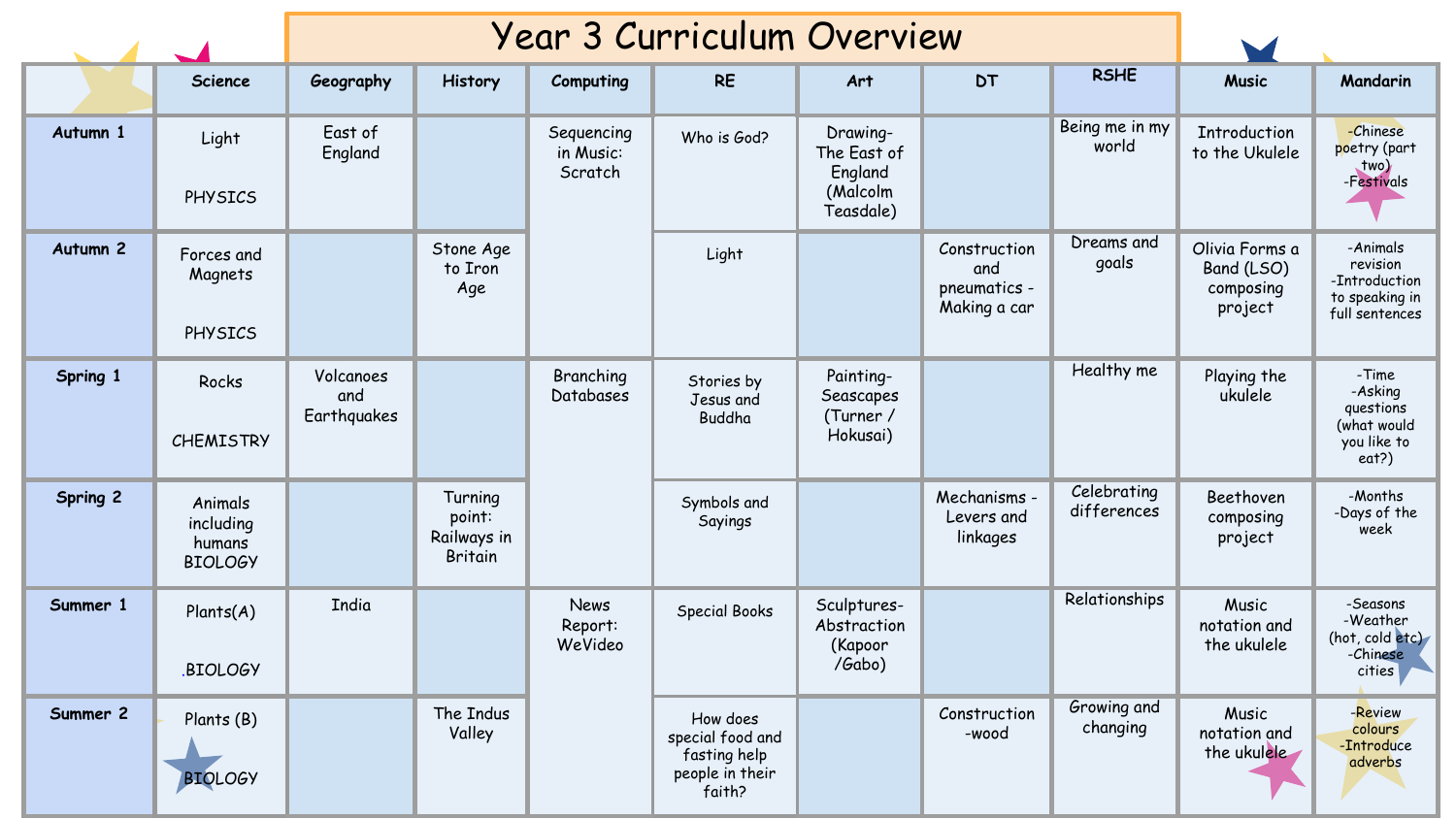|                     |                                                       |               |                 |                                                  | <b>Year 4 Curriculum Overview</b>                   |                                                              |                                          |                            |                                                                |                                                                                    |  |  |
|---------------------|-------------------------------------------------------|---------------|-----------------|--------------------------------------------------|-----------------------------------------------------|--------------------------------------------------------------|------------------------------------------|----------------------------|----------------------------------------------------------------|------------------------------------------------------------------------------------|--|--|
|                     | <b>Science</b>                                        | Geography     | <b>History</b>  | Computing                                        | <b>RE</b>                                           | Art                                                          | <b>DT</b>                                | <b>RSHE</b>                | <b>Music</b>                                                   | <b>Mandarin</b>                                                                    |  |  |
| Autumn 1            | Living things and<br>their habitats<br><b>BIOLOGY</b> | <b>Italy</b>  |                 | Roman<br>Challenges:<br>Probots                  | Who is God?                                         | Drawing -<br>Futurism<br>(Boccioni)                          |                                          | Being me in my<br>world    | <b>Introduction</b><br>to<br>Flutephone /<br>Music<br>notation | -Direction (part<br>one)<br>-Names of places                                       |  |  |
| Autumn <sub>2</sub> | States of matter<br><b>CHEMISTRY</b>                  |               | The<br>Romans   |                                                  | Worship                                             |                                                              | Anglo-Saxon<br>Shields                   | Dreams and<br>goals        | Bolero<br>performance<br>project                               | -Names of places<br>revision<br>-Prepositions<br>-Language linked<br>to stationery |  |  |
| Spring 1            | Living things and<br>their habitats<br><b>BIOLOGY</b> | The<br>Amazon |                 | Repetition in<br><b>Shapes</b><br>Scratch        | Marriage                                            | Painting -<br>Amazon<br>(Rousseau /<br>Rodriguez)            |                                          | Healthy me                 | Playing the<br>flutephone                                      | -Revision of time<br>-Different items<br>of food<br>-Expressing<br>preference      |  |  |
| Spring 2            | Sound<br>PHYSICS                                      |               | The Maya        |                                                  | Why is Easter<br>important to<br>Christians         |                                                              | Construction<br>- Musical<br>instruments | Celebrating<br>differences | Stravinsky<br>composition<br>project                           | -Months of the<br>year: revision<br>-Dates (e.g. 13th<br>January)                  |  |  |
| Summer 1            | Animals<br>including humans<br><b>BIOLOGY</b>         | Yorkshire     |                 | Promotion<br>Video for<br>Yorkshire:<br>We Video | How do Jewish<br>people celebrate<br>their beliefs? | Sculptures-<br>Abstracted<br>figures<br>(Moore/<br>Hepworth) |                                          | Relationships              | Music<br>notation and<br>flutephone                            | -Weather:<br>complete<br>sentences<br>-Chinese cities                              |  |  |
| Summer 2            | Electricity<br>PHYSICS                                |               | Anglo<br>Saxons |                                                  | How and why do<br>Hindus celebrate<br>Holi?         |                                                              | Textiles-<br>weaving                     | Growing and<br>changing    | Music<br>notation and<br>flutephone                            | -Using verbs &<br>adjectives<br>-Speaking in<br>complete<br>sentences              |  |  |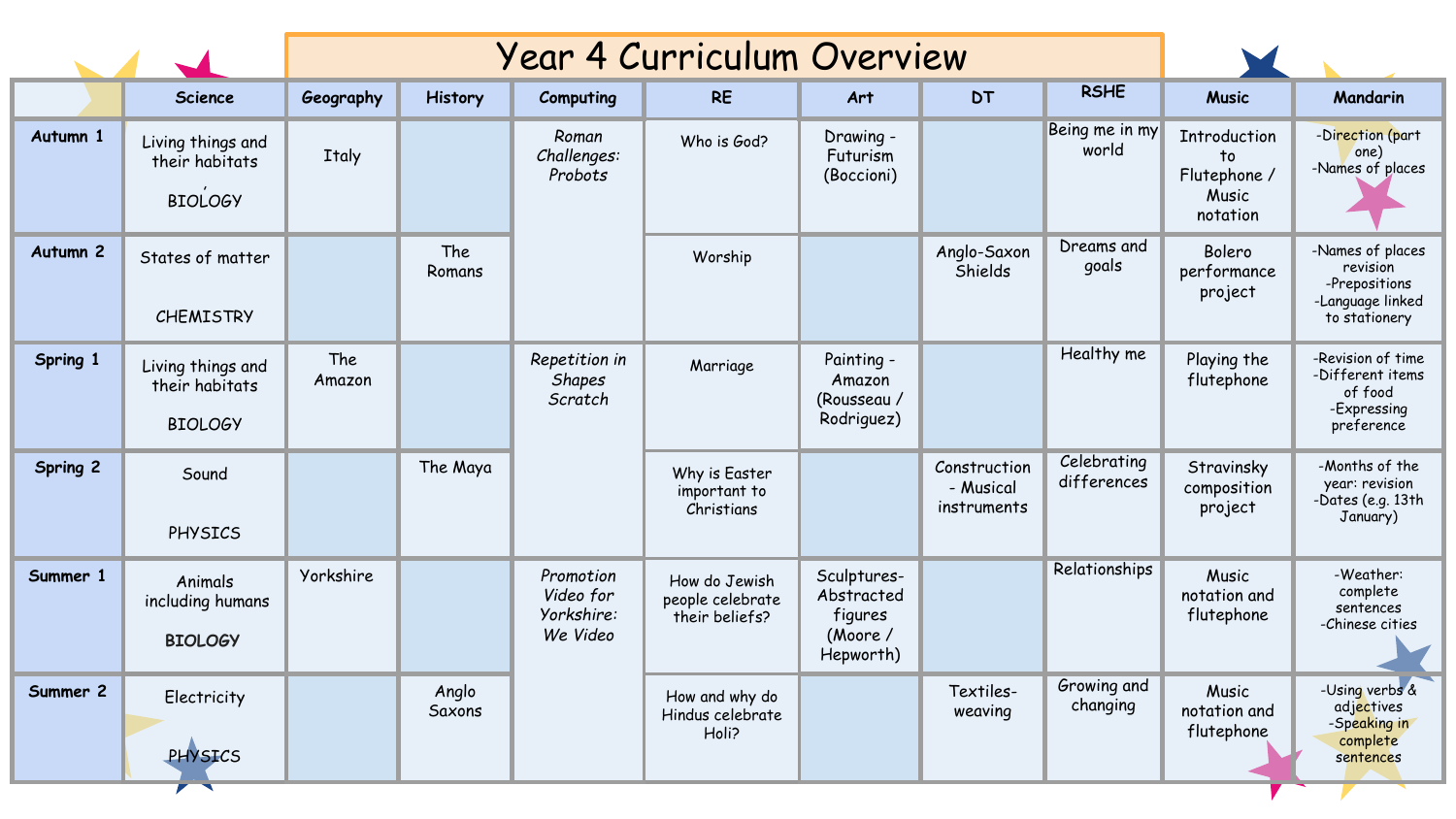|                     |                                                |                  |                   |                                                             |                                                           | <b>Year 5 Curriculum Overview</b>                                         |                                                             |                            |                                                      |                                                                                 |
|---------------------|------------------------------------------------|------------------|-------------------|-------------------------------------------------------------|-----------------------------------------------------------|---------------------------------------------------------------------------|-------------------------------------------------------------|----------------------------|------------------------------------------------------|---------------------------------------------------------------------------------|
|                     | <b>Science</b>                                 | Geography        | <b>History</b>    | Computing                                                   | <b>RE</b>                                                 | Art                                                                       | <b>DT</b>                                                   | <b>RSHE</b>                | <b>Music</b>                                         | Mandarin                                                                        |
| Autumn 1            | Materials<br><b>CHEMISTRY</b>                  | Modern<br>Greece |                   | Greece<br>themed<br>Website<br>Creation:<br>Google<br>Sites | Who is God?                                               | Drawing-<br>Mythical<br><b>Beasts</b><br>(Classical<br>Art / BDG)         |                                                             | Being me in my<br>world    |                                                      | -Direction<br>-Comparison of<br>British & Chinese<br>cultures                   |
| Autumn <sub>2</sub> | Forces<br>PHYSICS                              |                  | Ancient<br>Greece |                                                             | Christmas<br>Message                                      |                                                                           | Constructio<br>n and<br>pneumatics<br>Making a<br>parachute | Dreams and goals           |                                                      | -Introduction to<br>writing chinese<br>characters<br>-YCT preparation           |
| Spring 1            | Earth and Space<br>PHYSICS.                    | West<br>Sussex   |                   | Flat-file<br>Databases                                      | Why is<br>Muhammad<br>important to<br>Muslim<br>people?   | Painting-<br>Landscape<br>(David<br>Hockney /<br>Paul Nash)               |                                                             | Healthy me                 | Playing the<br>violin<br>Reading<br>music<br>Singing | -Revision of food<br>and drink items<br>-Writing: likes and<br>dislikes         |
| Spring 2            | Animals<br>including humans<br>BIOLOGY         |                  | The<br>Tudors     |                                                             | What<br>Example did<br>Jesus set<br>Christains?           |                                                                           | Constructio<br>n - Pulleys<br>and gears                     | Celebrating<br>differences | <b>Improvising</b><br>Listening &<br>appreciation    | -Months<br>-Writing the date<br>-Using the days of<br>the week in a<br>sentence |
| Summer 1            | Living things and<br>their habitats<br>BIOLOGY | Africa           |                   | Probots                                                     | Why is the<br><b>bible</b><br>important to<br>Christains? | Sculptures-<br><b>Busts</b><br>(Traditional<br>African art<br>/ Brancusi) |                                                             | Relationships              |                                                      | -Time: hours and<br>minutes                                                     |
| Summer 2            | Animals<br>including humans<br><b>BIOLOGY</b>  |                  | Ancient<br>Egypt  |                                                             | What makes<br>me the<br>person I<br>am?                   |                                                                           | Textiles-<br>Tudors                                         | Growing and<br>changing    |                                                      | -Asking questions<br>-YCT mock test                                             |